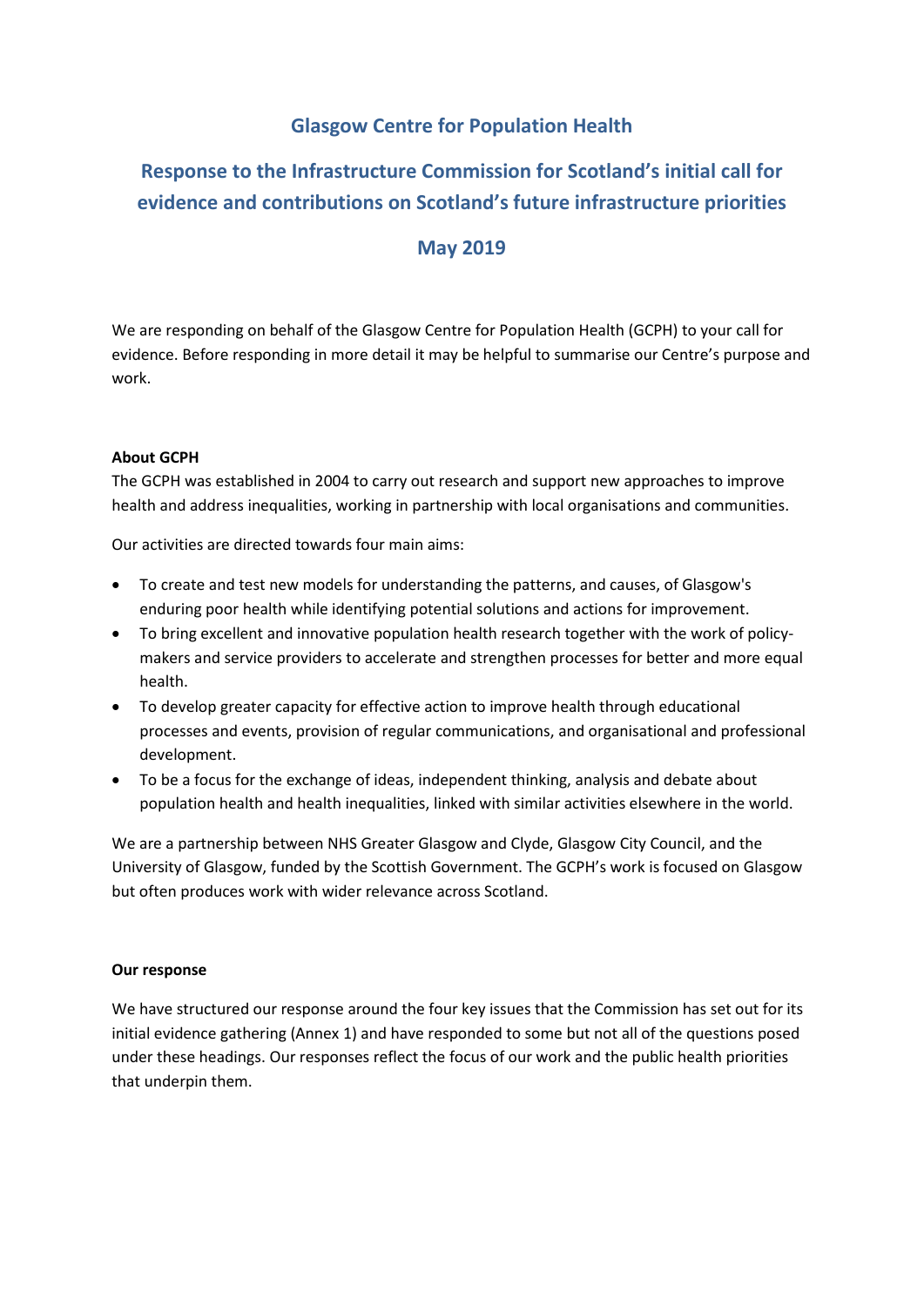#### **Key strategic drivers to an inclusive growth and low carbon economy:**

The strategic and overarching objectives (on page 5 of the consultation guidance) are important but we would have some caveats and have a difference in emphasis in places. Our research over the last 15 years has highlighted repeatedly the poor health profile of Scotland in comparison with other western European countries<sup>[1](#page-4-0)</sup> and, in particular, of post-industrial west of Scotland in comparison with other post-industrial European<sup>[2](#page-4-1)</sup> regions and UK cities<sup>[3](#page-4-2)</sup>. Allied to poor health, Scotland has wide health inequalities – which are currently widening further<sup>[4](#page-4-3)</sup> – and these are underpinned by stark socioeconomic inequalities.

<span id="page-1-0"></span>These inequalities are socially determined by circumstances largely beyond an individual's control. NHS Health Scotland's work on health inequalities shows that the fundamental causes of health inequalities are an unequal distribution of income, power and wealth, which can lead to poverty and marginalisation of individuals and groups<sup>[5](#page-4-4)</sup>. These fundamental causes also influence the distribution of wider environmental influences on health, such as the availability of work, education and good quality housing.

They can also influence access to services and social and cultural opportunities in an area and in society. The wider environment in which people live and work then shapes their individual experiences of low income, poor housing, discrimination and access to health services. This environment then shapes individual experiences across the population and leads to the inequalities in health outcome[s.](#page-1-0)

It is important to state that many drivers of these inequalities are outwith the control of local and national government and agencies in Scotland, and are dictated by UK government policy (e.g. welfare policy and much of the tax system) and global geo-political forces. Nevertheless, new infrastructure can have a role in addressing inequality in Scotland and for this reason we believe addressing inequality should be given a clearer, stronger priority in the objectives of the Commission's work. The inequalities that we see today in Scotland have evolved and widened over the last 70 years within a Scottish context. Addressing and reducing these social and health inequalities will require multiple, complementary approaches. The Infrastructure Commission should have a strong positive role in this endeavour.

Climate change (both mitigation and adaptation) needs to be at the forefront of infrastructure planning. New developments need to incorporate plans for higher temperatures, higher rainfall/flood risk and renewable energy use. The relationship between climate change and inequality is worth noting. The most vulnerable people in our population – in particular the old, the very young, people living in poverty – are likely to be the most at risk from the direct impacts of climate change such as extreme weather events e.g. storms, flooding, etc.

Scotland's National Performance Framework explicitly acknowledges the connections between health, sustainability and fairness. Infrastructure policy needs to adopt a holistic approach that acknowledges the interactions between what is built and health, inequality and climate change issues. Policy should aim to achieve sustainable development and to do no harm.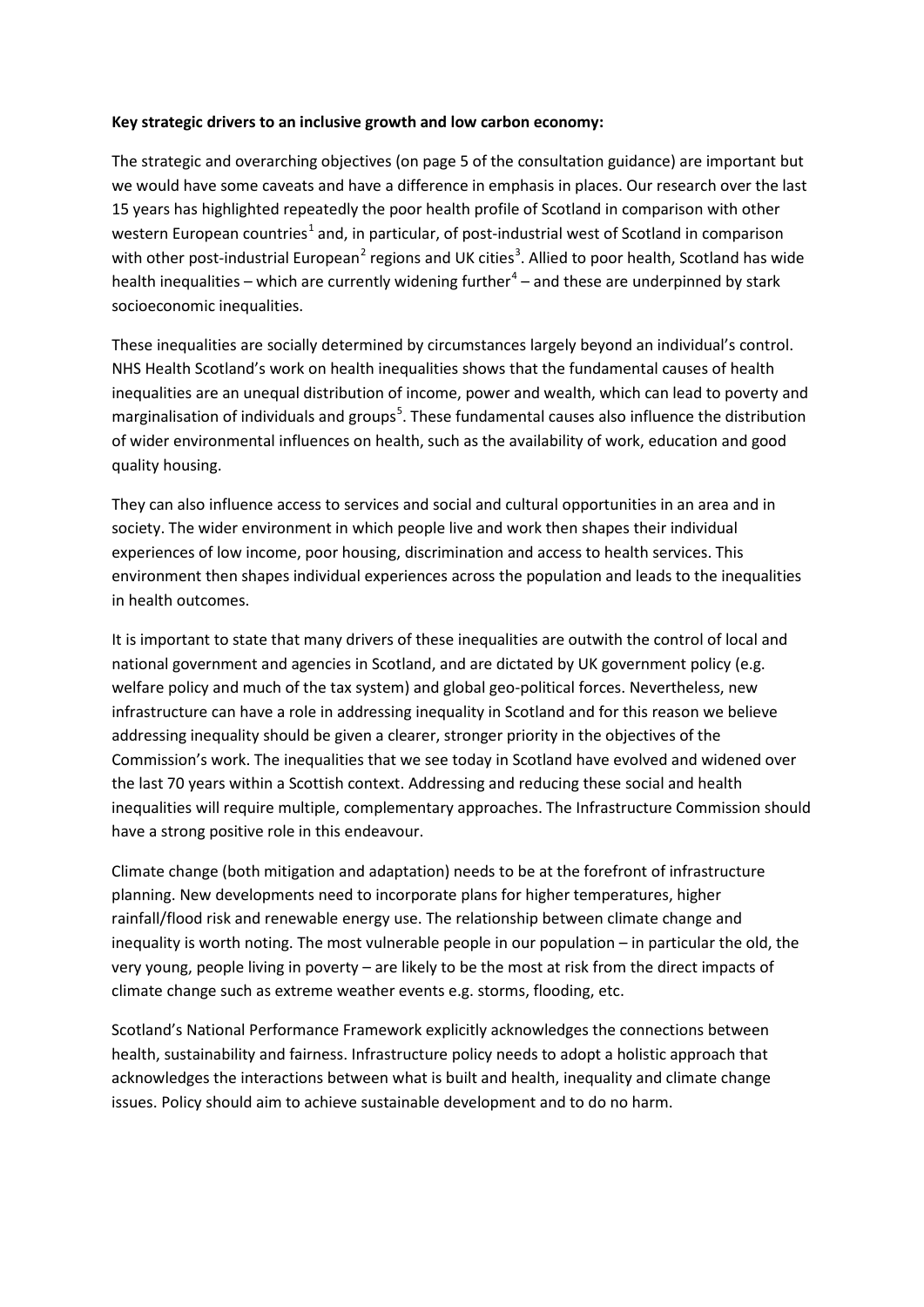### **Infrastructure in relation to an Inclusive Growth and Low Carbon Economy:**

The infrastructure definition provided appears comprehensive. However, it may also be worthwhile to consider the indirect impacts of infrastructure. For example, the transport systems impact on air pollution, noise pollution and health. Looking through a public health lens, built infrastructure alongside the natural environment represents the physical environment within which humans live. Many features of this system interact and impact on human health, both positively and negatively. A broad 'whole system' holistic view of the built environment as part of human ecology is therefore needed.

Particular features of infrastructure can have strong influences on human health and wellbeing. Affordable, efficiently heated and insulated homes are a building block for human health and can also contribute to reducing carbon emissions. A transport system built on the principles of sustainable travel and transport can help mitigate carbon emissions, reduce transport-related pollutants and support sustainable local economies. The right infrastructure can indeed be a catalyst for helping to make the shift to a more sustainable transport system that enables people to travel more actively (on foot, by pedalling or on public transport). In places where car ownership is low, as in many parts of urban and rural Scotland, a good quality, affordable public transport system is a necessity to enable people to access education, training and employment opportunities.

There is evidence that local transport systems and place-making that prioritise walking and cycling can be attractive to residents and benefit local economies $<sup>6</sup>$  $<sup>6</sup>$  $<sup>6</sup>$ .</sup>

#### **The demand and need for the infrastructure assets:**

We would advocate for an inequalities-focused approach to infrastructure planning, ensuring that more disadvantaged communities benefit from infrastructure investment at least as much as less disadvantaged areas. However, it is evident that there are clear current inequalities, for example, in levels of exposure to air pollution<sup>[7](#page-4-6)</sup>; and the health burden of poor air quality falls disproportionately on disadvantaged or vulnerable populations<sup>[8](#page-4-7)</sup> – typically people living in more deprived areas, those with pre-existing health problems, the very young and the old. We also know that pedestrian casualties are higher in more deprived areas, and higher for children than for adults<sup>[9](#page-4-8)</sup>.

There also needs to be recognition of the importance of maintaining infrastructure by timely and adequate maintenance programmes as well as investment in new infrastructure.

In terms of transport, active travel infrastructure (principally, for walking and cycling) has the potential to provide real long term population health benefits as well as supporting sustainable travel with a very low carbon footprint. However, scale and sustainability of investment is important. One study from the Netherlands estimated that the Dutch government had invested almost €0.5 billion per year over the last decades in cycling facilities and that the consequent population level health benefits due to Dutch cycling levels are equivalent to preventing 6,500 deaths per year or adding a half-a-year longer to life expectancy; and this investment has yielded high benefit-cost ratios in the long term<sup>[10](#page-4-9)</sup>. In Scotland, the national budget for active travel has doubled in recent years (to £80 million p.a.) an[d government, transport, health and academic leaders back transport](https://bjsm.bmj.com/content/53/8/466)  [systems that prioritise walking, cycling and public transport](https://bjsm.bmj.com/content/53/8/466) as "the best investment for physical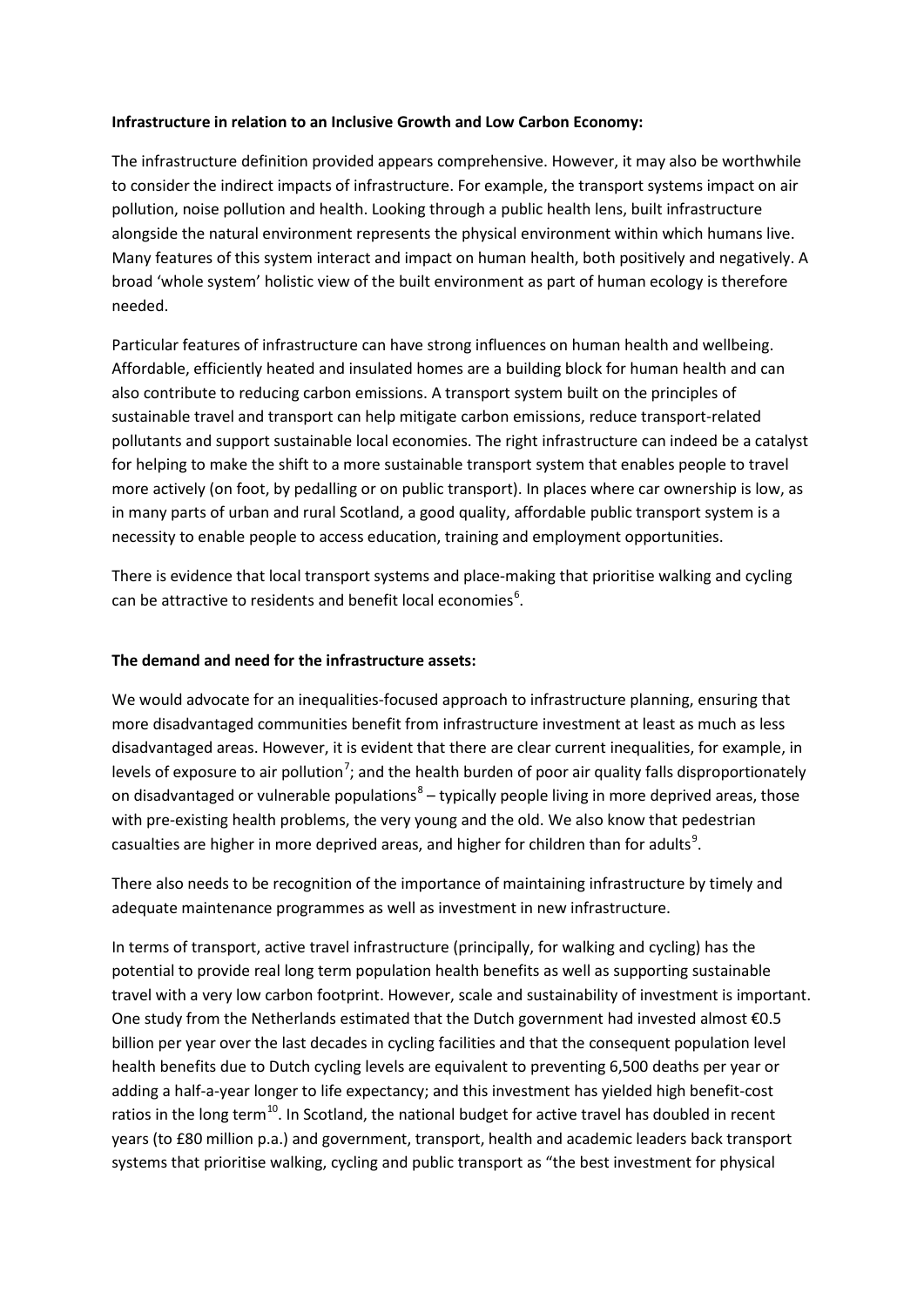activity", for tackling vehicle emissions and reducing carbon emissions $^{11}$ . Despite this support, even greater sustained investment in active travel will be needed<sup>[12](#page-4-11)</sup> in Scotland to replicate Dutch levels of health benefit.

We would advocate sustained investment in infrastructure to transform levels of active and sustainable travel, and that this should be prioritised and co-ordinated with approaches to improve air quality, to reduce carbon emissions, to reduce related health inequalities and to improve liveability.

### **Approaches to infrastructure assessment and prioritisation and across all the infrastructure assets:**

We believe that all new infrastructure should be thoroughly evaluated to seek to understand whether it has achieved its desired economic, health and sustainability objectives. Current criteria for assessing transport-related developments are weak on health impacts. All major new transport infrastructure should be assessed for its overall impact on carbon emissions, air quality, noise pollution, human health and health inequalities and should be subject to pre- and postimplementation evaluation. In our opinion a much more holistic comprehensive approach to evaluating the impact of new infrastructure will be required and this in turn will require more sophisticated approaches and smart technology, building on best practice internationally and academic expertise.

Given current climate change forecasts and the enhanced Scottish Government targets for reducing carbon emissions, much tighter criteria on carbon emissions and air pollution will need to be developed with respect to any major new development (e.g. a new road, housing or building development).

#### **Further points:**

The consultation document notes that further public engagement activities will be announced. Good community engagement will be vital to ensure that communities are involved in the decisions that are taken about the infrastructure plans for the areas in which they live and that these are appropriate for the needs of those in the community, and therefore are more likely to be well used. Related to this, it would be useful to consider how the requirements of Community Empowerment Act will be incorporated into the process of infrastructure planning.

*Response prepared by Bruce Whyte with input from Jill Muirie, 3rd May 2019*